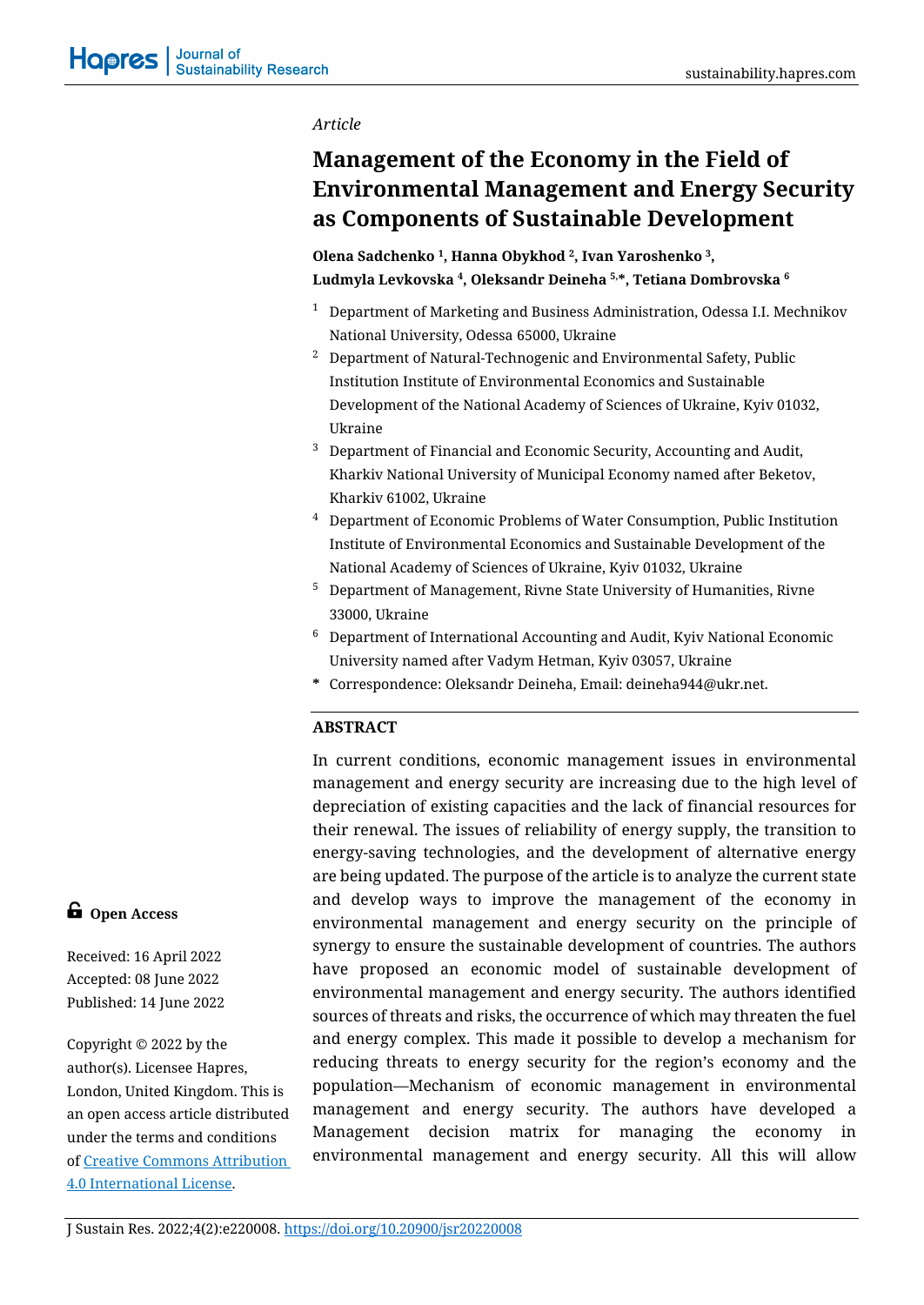redirecting the management of the economy in the field of environmental management and energy security towards sustainable development.

**KEYWORDS:** energy security; environmental management; fuel and energy complex; sustainable development

#### **INTRODUCTION**

The modern world economic system and our entire civilization over a long history after the emergence of human society were formed as a result of the extensive use of natural resources, which included the basis of almost all types of economic activity [1,2], and the principles of the conquest of nature—the foundation of ethical imperatives, moral principles, laws of society and the entire political structure of states. Scientific and technological progress has created conditions under which, with constantly decreasing costs of human labour, ever-larger volumes of natural resources are involved in production while ensuring their deep processing and high growth rates in the volume of goods [3]. However, unlimited growth in the use of world wealth is impossible.

Today, economic activity has become not only a geological force but also the most potent force that destroys the biosphere: depleted natural resources, polluted environment, ozone holes, climate change, deserts, and the disappearance of forest masses [4–6].

Another vital aspect is energy security. Increasing energy security contributes to ensuring the stability of the energy supply and meeting the needs of the economy and the livelihoods of the population [7,8]. Ensuring energy security is an essential part of the entire national security system and one of the conditions for the stability of economic, social and environmental parameters of the population's quality of life and serves as an effective indicator of public administration.

To raise a voice on social and economic reforms in the country until the environmental policy and institutions are relaxed, to control more environmental efforts and the necessary changes in legislation. These factors have led to a decrease in the efficiency of economic management in the sphere of natural resources and energy security on the sovereign and regional levels.

Thus, the purpose of the article is to analyze the current state and develop ways to improve the management of the economy in environmental management and energy security based on the principle of synergy to ensure the sustainable development of countries.

#### **MATERIALS AND METHODS**

The theoretical and methodological basis of the study was the scientific works of Ukrainian and foreign scientists-economists on the problems of improving energy security and economically sustainable development, as well as materials from international conferences, reports of international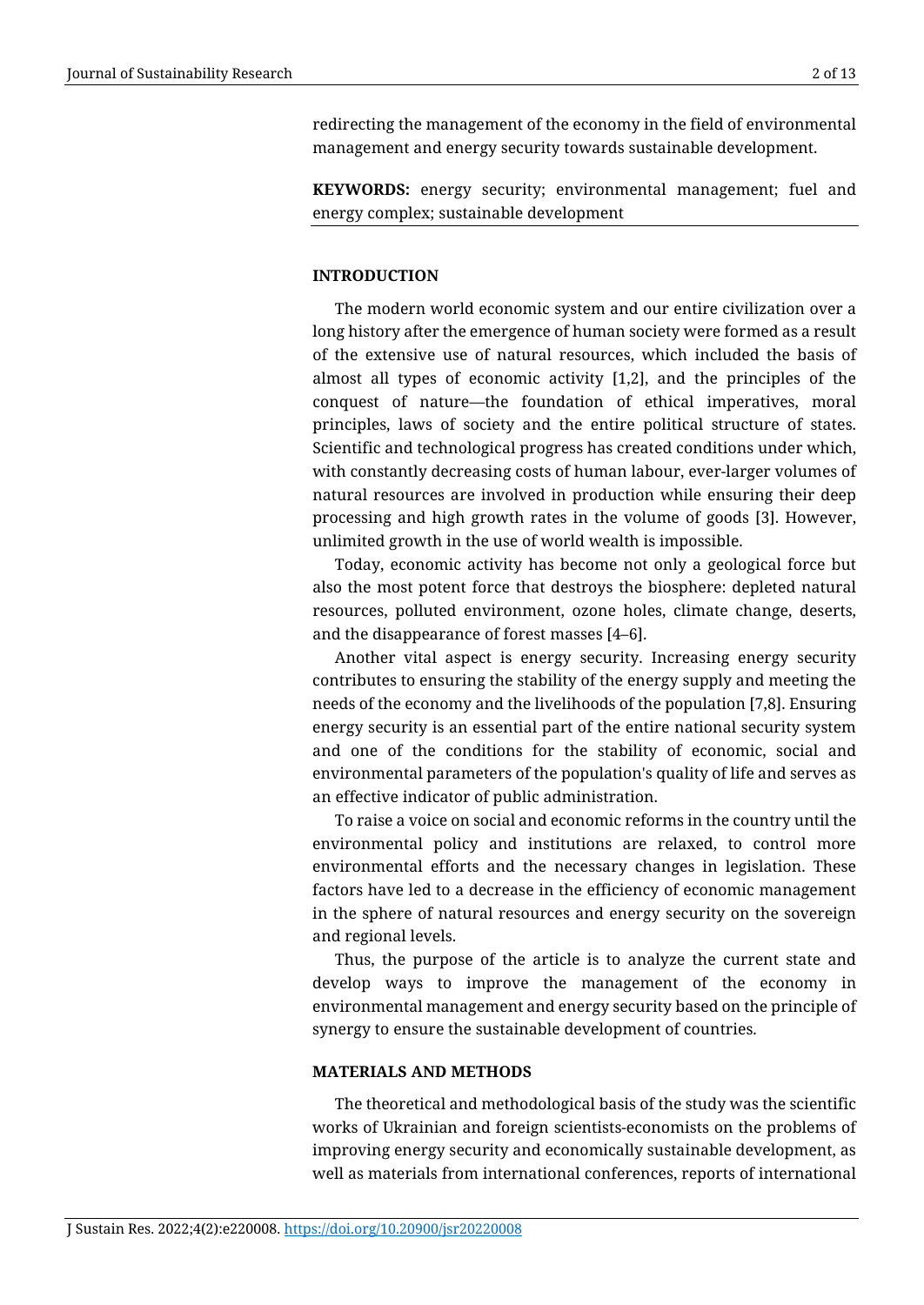organizations on the issues of economic management in the field of environmental management and energy security of countries. The research made it possible to develop the theoretical and methodological apparatus in the designated research areas. A systematic approach to studying economic processes and phenomena has been implemented as a methodological base. When conducting this study, the authors used the following methods: economic and statistical analysis (calculation of relative values, tabular, graphical display of information, matrix and indicative methods), general scientific methods (comparison, analogy, classification, observation and generalization).

# **RESULTS**

In just 100 years, the population has tripled, the species of bioorganisms have decreased by 20%, the area of deserts has increased by 156 million hectares, and the size of land disturbed by economic activity has increased by three times (Figure 1).



**Figure 1.** Changes in the subsystem of the economy and the global ecosystem in the twentieth century (according to the data [5,9]).

> Sustainable development (harmonious development, balanced development) is a process of economic and social changes in which natural resources, the direction of investments, the orientation of scientific and technological development, the development of the individual and institutional changes are coordinated with each other and strengthen the current and future potential to meet human needs and aspirations [10]. There are such components of sustainable development (Figure 2).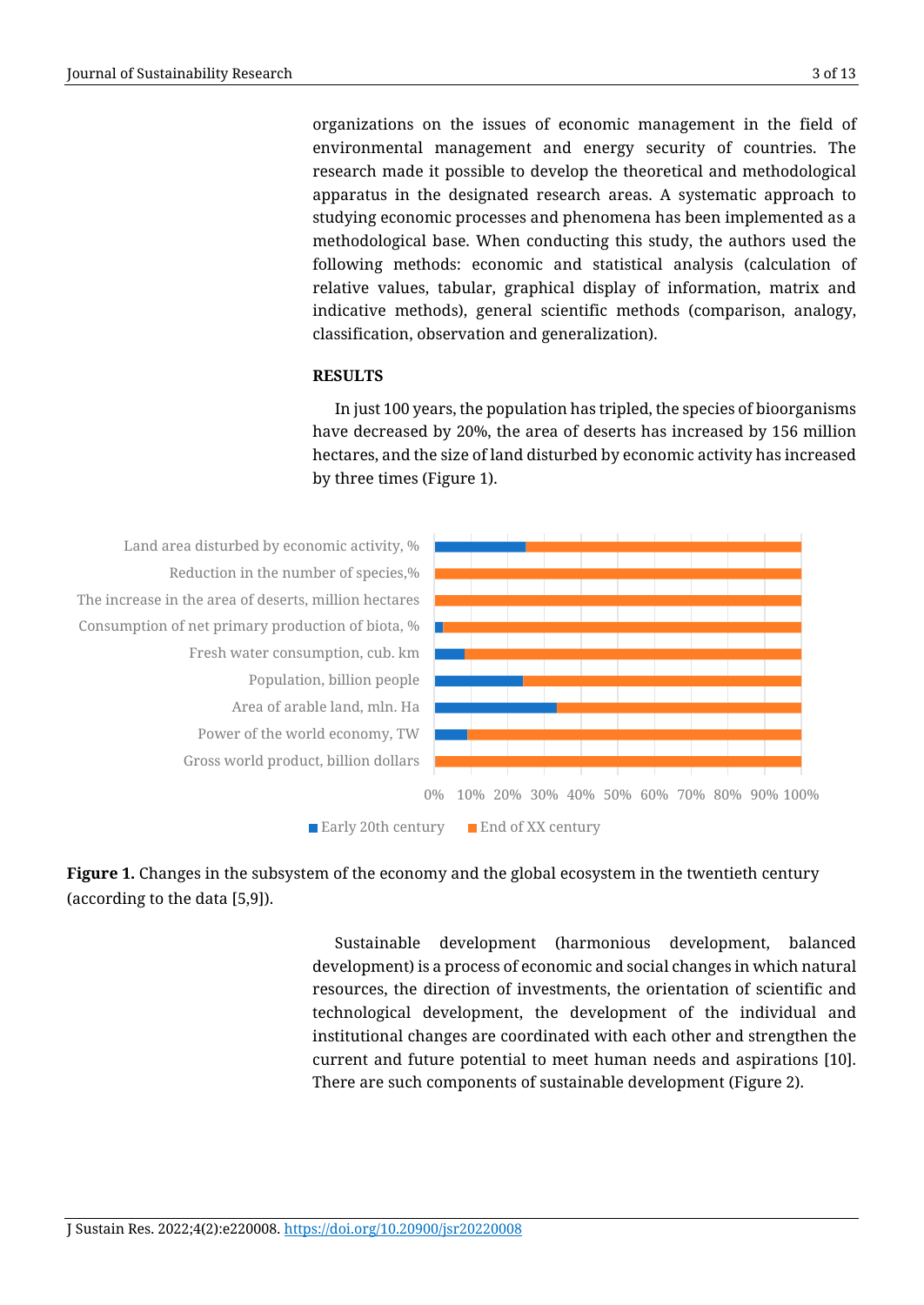

**Figure 2.** Components of sustainable development [10].

Thus, the studies in the article are directly related to 2 components of sustainable development, which must be considered in combination to obtain a synergistic effect of the proposed activities.

Sustainable development is a process of directed logical changes, qualitative structural transformations or alterations. Stability of motion is possessed by those systems that do not change their characteristics and properties under perturbations.

The state's sustainable energy lies in the sustainable development of the industry and energy enterprises at the regional level. The sustainable development approach considers the fuel and energy complex an open, dynamic system. (Figure 3).

The state of the fuel and energy complex depends on the stability of each element of the system [11].

The essence of the fuel and energy complex activity lies in the movement of information, energy, and materials associated with processing input values of data, financial resources, and material resources and obtaining the desired output result (energy resources, services, profits, information etc.). If the system is stable, its reaction to the impact of destabilizing factors may consist of the following: adaptation, prevention of possible violations, and offset adverse effects. If the system is unstable, then the consequence of destabilization may be stagnation and stagnation of the system.

The sustainable growth of the fuel and energy complex is the system's transition from the previous state to a new state, which characterizes the unique properties and characteristics of the system, corresponding to the trends of modern times. Resilience is that after you move from one situation to another simultaneously, the stability parameters of the system at least do not change for the worse; that is, they are within the stability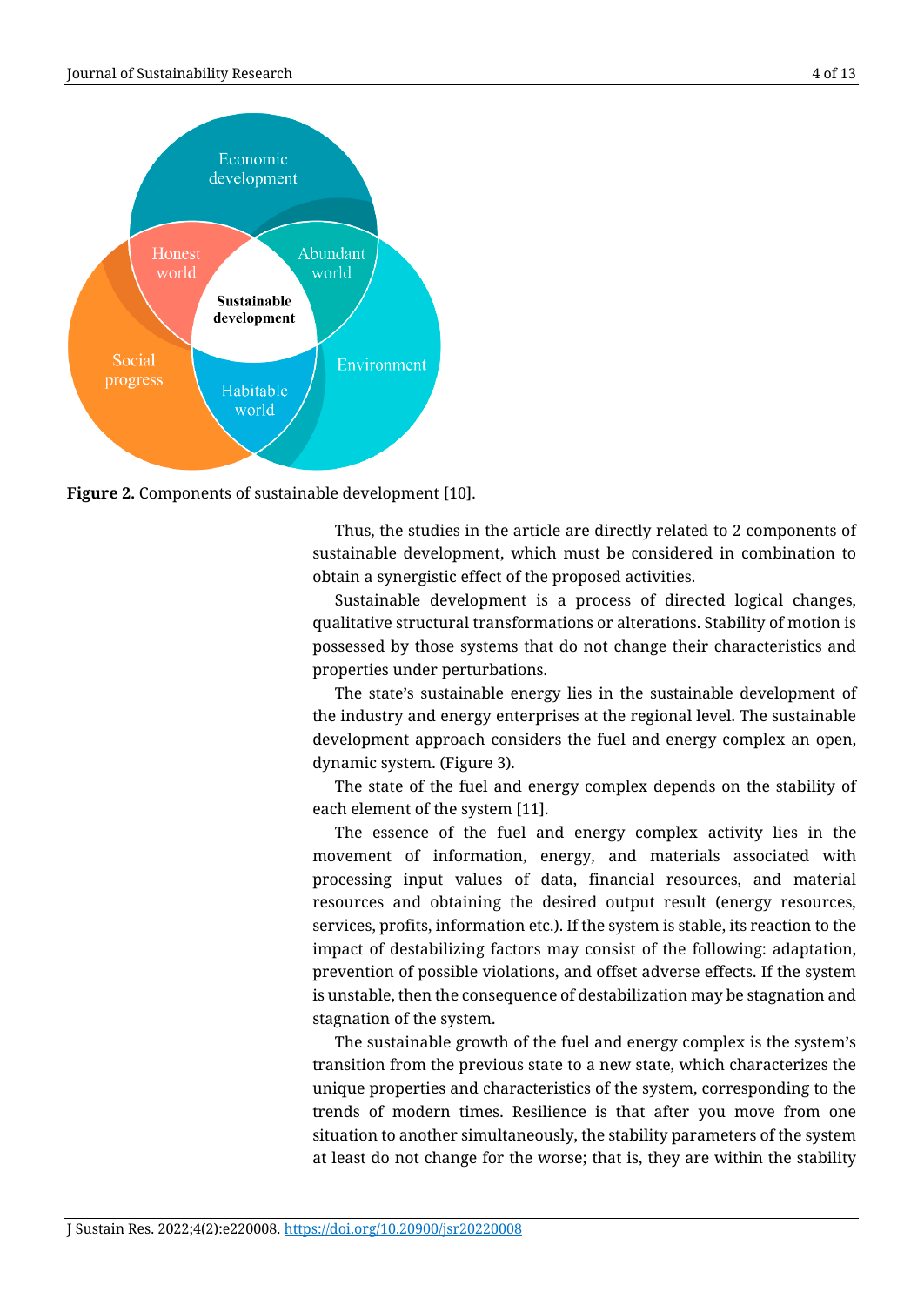limits. For an outline of economic sustainability, the primary condition for sustainable development is the provision of resources at the right time in the right amount, in an acceptable form. Resources in the form can be attracted in the form of material and financial flows, technologies, personnel, and innovations.

The main task of the fuel and energy complex is to ensure the stable functioning of the economy and support the livelihoods of the population of the region. Improving energy security involves the identification, systematization and classification of events, the occurrence of which may pose a threat to the fuel and energy complex, the regional economy and the population. Threats to energy security can change over time, turning from potential to real and vice versa. They can arise under interrelated factors, and threats can interchange or complement each other. The implementation of some threats may proceed to the performance of others. Let's consider the main ones (Figure 4).



**Figure 3.** The economic model of sustainable development environmental management and energy security (author's development).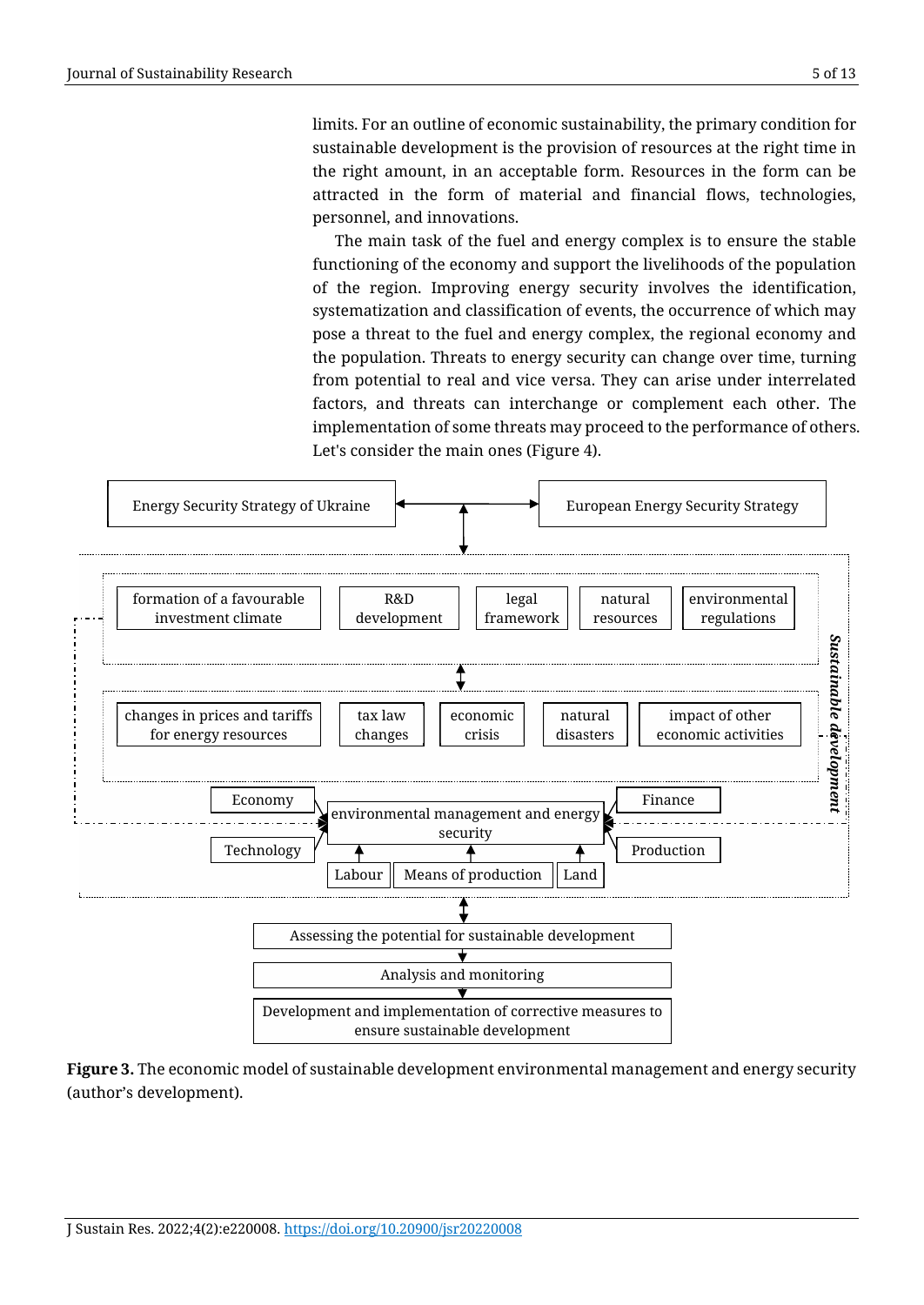

**Figure 4.** Threats to environmental management and energy security (according to the data [12–17]).

Identification of the main groups of threats will make it possible to develop mechanisms to reduce the threats to energy security for the economy of the region, as well as for the population.

The mechanism of economic management in environmental management and energy security (Figure 5) is based on the synergistic effect of the two blocks.

The first block—energy security—includes seven blocks:

*economic*—reflects the economic viability and independence of the energy complex;

*fuel supply*—evaluates the quantity, type and availability of a reserve of fuel used;

*production and energy*—characterizes the volume of installed capacities of energy sources, energy production, the level of consumption of heat and electricity per capita;

*transit*—characterizes the electricity received from outside the region, the state of interconnections, as well as their capacity and availability of reserves;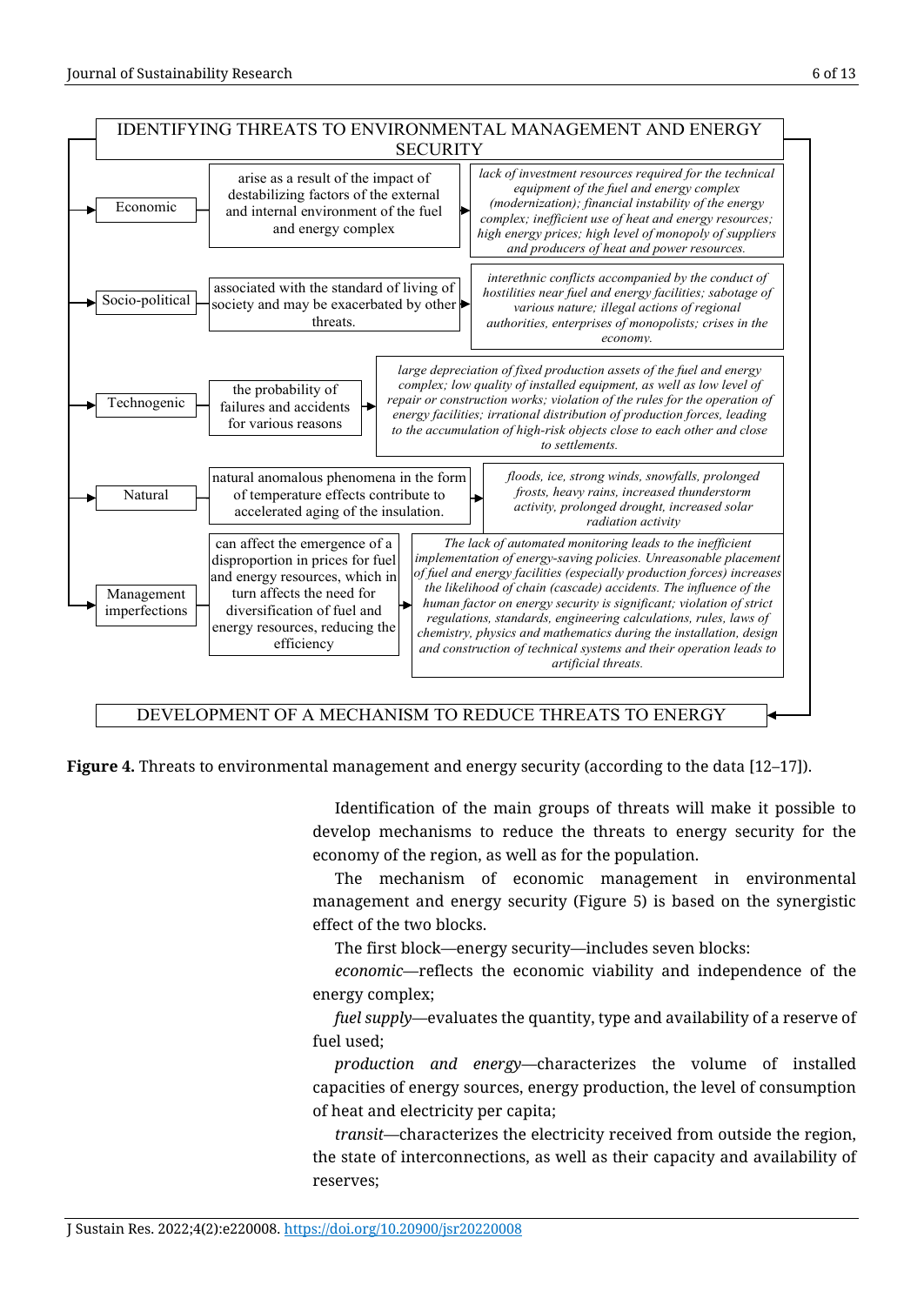*natural and climatic*—evaluates indicators that destroy or destabilize the work of the fuel and energy complex (anomalous temperature, rain, hurricane, etc.);

*reliability*—characterizes the operation of equipment (number of failures), wear, investment in the material and technical base of the energy sector;

*environmental*—evaluates the impact of energy on the environment.



**Figure 5.** The mechanism of economic management in the field of environmental management and energy security (author's development).

The proposed method for determining the threshold values for assessing the sustainable development of the fuel and energy complex includes the study of random variables of the dynamic series, then selecting the mean and standard deviation.

The second block—economic management of natural resources includes three blocks: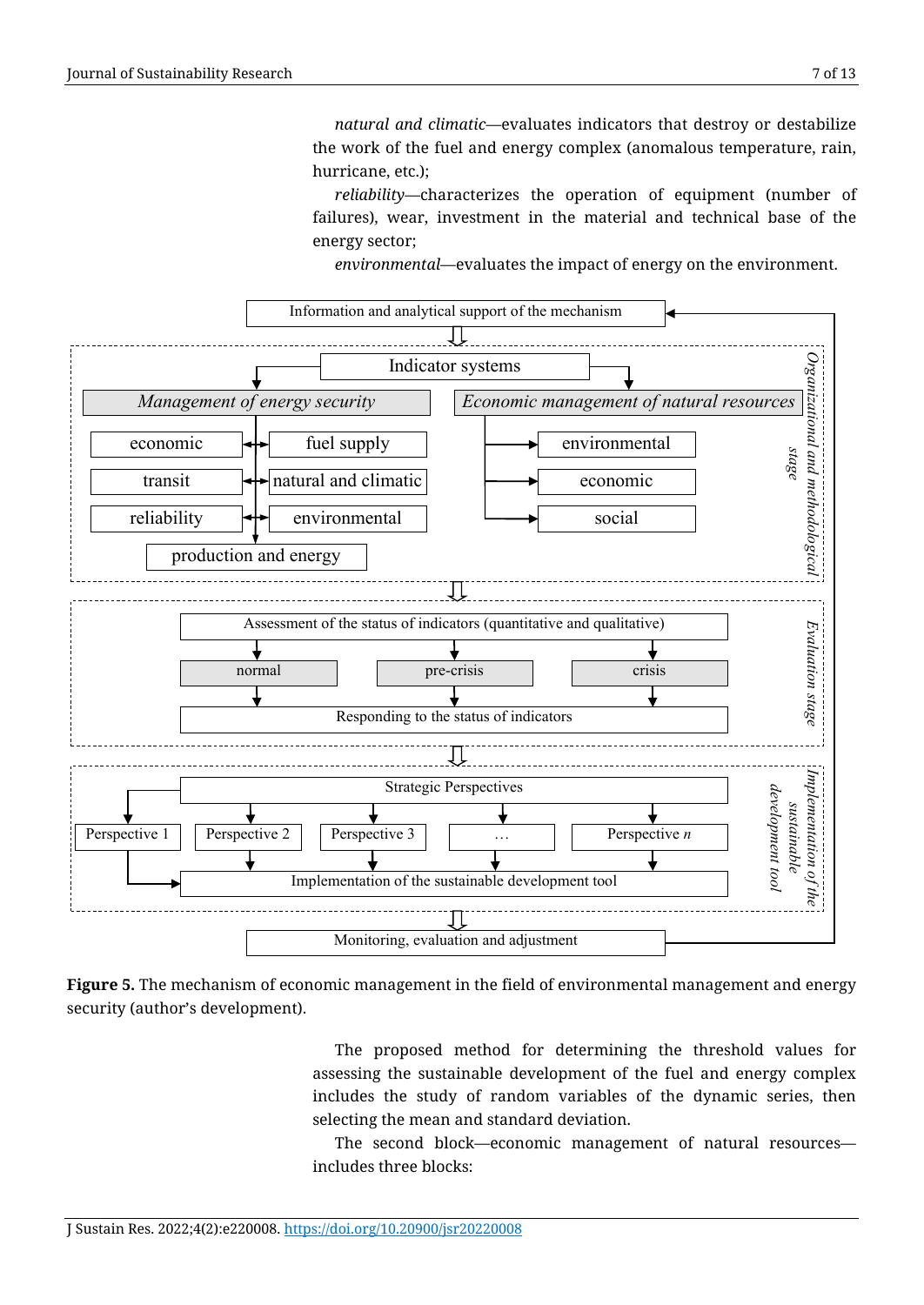- environmental;
- economic;
- social.

To not clutter up the scheme, provide a transcript of these indicators in Table 1.

**Table 1.** System of indicators of sustainable development of economic management in the field of nature management (according to the data [18–22]).

| <b>Critical indicators of</b>                      | Decryption                                                          |
|----------------------------------------------------|---------------------------------------------------------------------|
| sustainable development                            |                                                                     |
| Environmental                                      |                                                                     |
| Use of water resources                             | Water consumption for production, household and drinking            |
|                                                    | needs; the growth rate of freshwater consumption for production;    |
|                                                    | volumes of wastewater discharges, part of recycled water use, etc.  |
| <b>Use of land resources</b>                       | Land area, its composition, fertilization, land reclamation, etc.   |
| <b>Forest protection</b>                           | The forest cover of the territory, the area of the forest fund,     |
|                                                    | reforestation, wood consumption by production, etc.                 |
| <b>Biodiversity conservation</b>                   | Natural reserve fund, its composition, change.                      |
| <b>Atmospheric air protection</b>                  | Emissions of harmful substances from stationary sources,            |
|                                                    | vehicles, emissions per 1000 UAH. GDP, rate of change, etc.         |
| <b>Management of solid, hazardous</b>              | Production volumes, rate of increase, recycling, etc.               |
| waste                                              |                                                                     |
| Economic                                           |                                                                     |
| <b>GDP</b> index                                   | Gross domestic product deflator.                                    |
| Changes in the structure of<br>consumption         | Electricity consumption by sectors of the economy, the rate of      |
|                                                    | change compared to the previous year, the use of fuel and energy    |
|                                                    | resources, the rate of change, etc.                                 |
| <b>Financial resources and</b><br>mechanisms       | Consolidated budget expenditures (expenditures on education,        |
|                                                    | health care, science), consolidated budget deficit, state budget    |
|                                                    | deficit.                                                            |
| <b>Social</b>                                      |                                                                     |
|                                                    | Population, the share of the resident population over 60 years old, |
| Demographic dynamics, human                        | GDP per person, average life expectancy, unemployment rate, the     |
| development                                        | percentage of the people with expenses below the subsistence        |
|                                                    | minimum, the intermediate level of total costs, etc.                |
| <b>Health protection</b>                           | Child mortality, the number of nursing staff, the number of         |
|                                                    | doctors of all specialities, the number of beds per 1000            |
|                                                    | population, etc.                                                    |
| Maintaining the ecological state<br>of settlements | The share of the urban population, the share of the total area in   |
|                                                    | the housing stock equipped with water supply (sewage, central       |
|                                                    | heating, hot water supply), availability of drinking water, etc.    |

Each indicator is argued and classified into three-state levels (normal, pre-crisis, and crisis).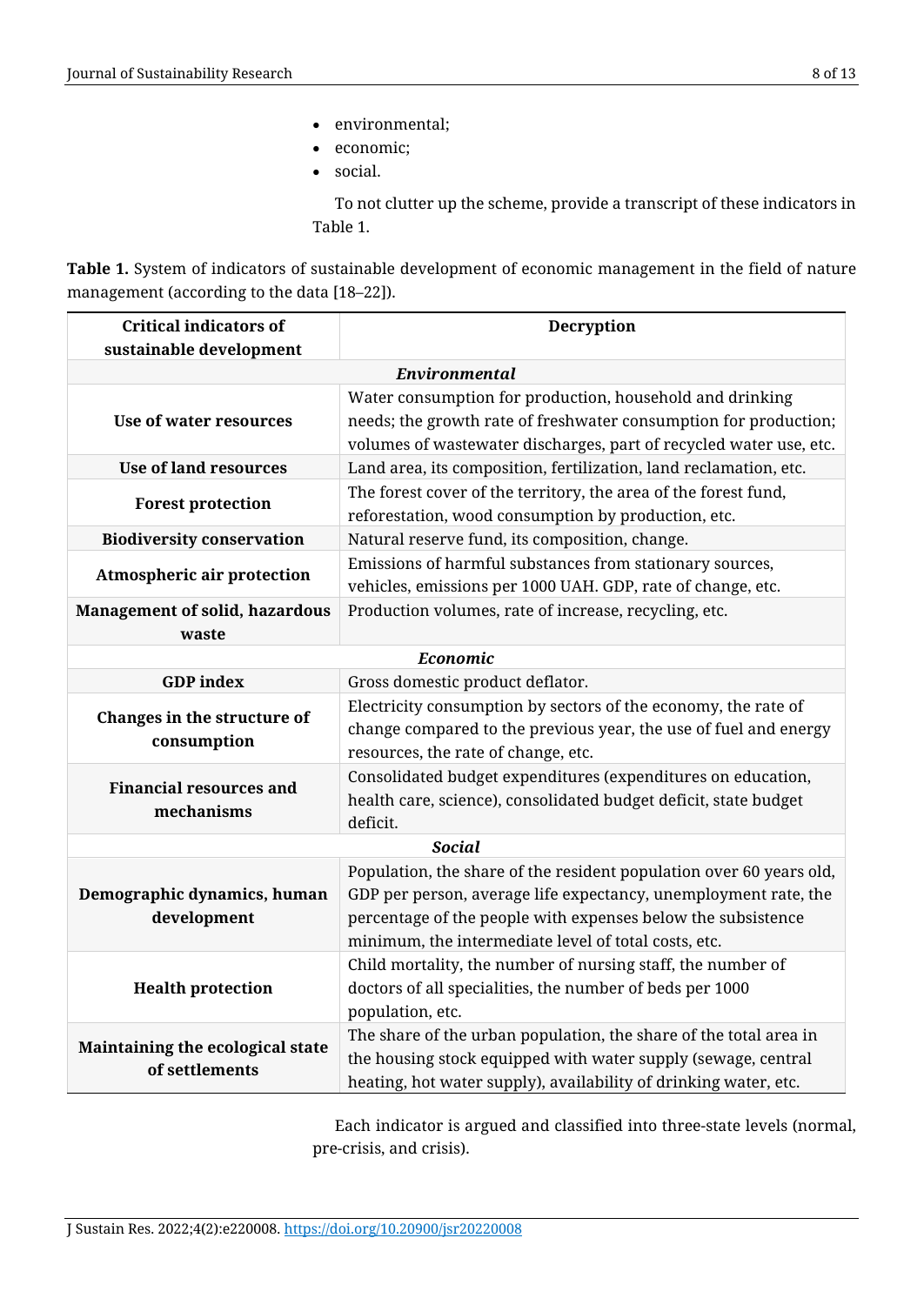Suppose the random value is higher (or lower—when a low level is desired, for example, wear and tear of the equipment or staff turnover) than the average. In that case, energy security is normal; if the average value does not go beyond two standard errors, then the situation can be characterized as pre-crisis; if the average exceeds the established threshold, the state of energy security is in crisis.

The calculated threshold values of indicators for three levels of energy security (normal, pre-crisis, and crisis) are a tool for classifying the stability of the state of the fuel and energy complex.

Sustainable development of the industry, in our opinion, should be considered sustainable economic development; that is, at the moment, for the industry, the economic component of the development is dominant, which does not mean ignoring the problems of social development and environmental conservation. Then the preparation of programs for sustainable development of the region should be based on five main elements of economic growth ("5 M"):

- 1. Physical resources (Materials)—land, buildings, location, infrastructure, natural resources;
- 2. Human resources (Manpower)—skilled workers, labour force, opportunities for advanced training;
- 3. Management (Management)—organizational structure, management apparatus, marketing and sales, SWOT analysis;
- 4. Markets—market segment, competitiveness, marketing strategies pursued;
- 5. Money (Money)—financial resources, including investments, loans, subsidies, etc.

At the Monitoring, evaluation and adjustment stage, for greater clarity, a matrix of managerial decision-making is drawn up for economic management in environmental management and energy security (Figure 6).

Crisis threats with a low, medium and high probability of occurrence are in the first, second and third quadrants; they can bring the system out of stable equilibrium. In this case, it is necessary to connect compensatory control mechanisms since the existing structure cannot cope with external or internal negative influences.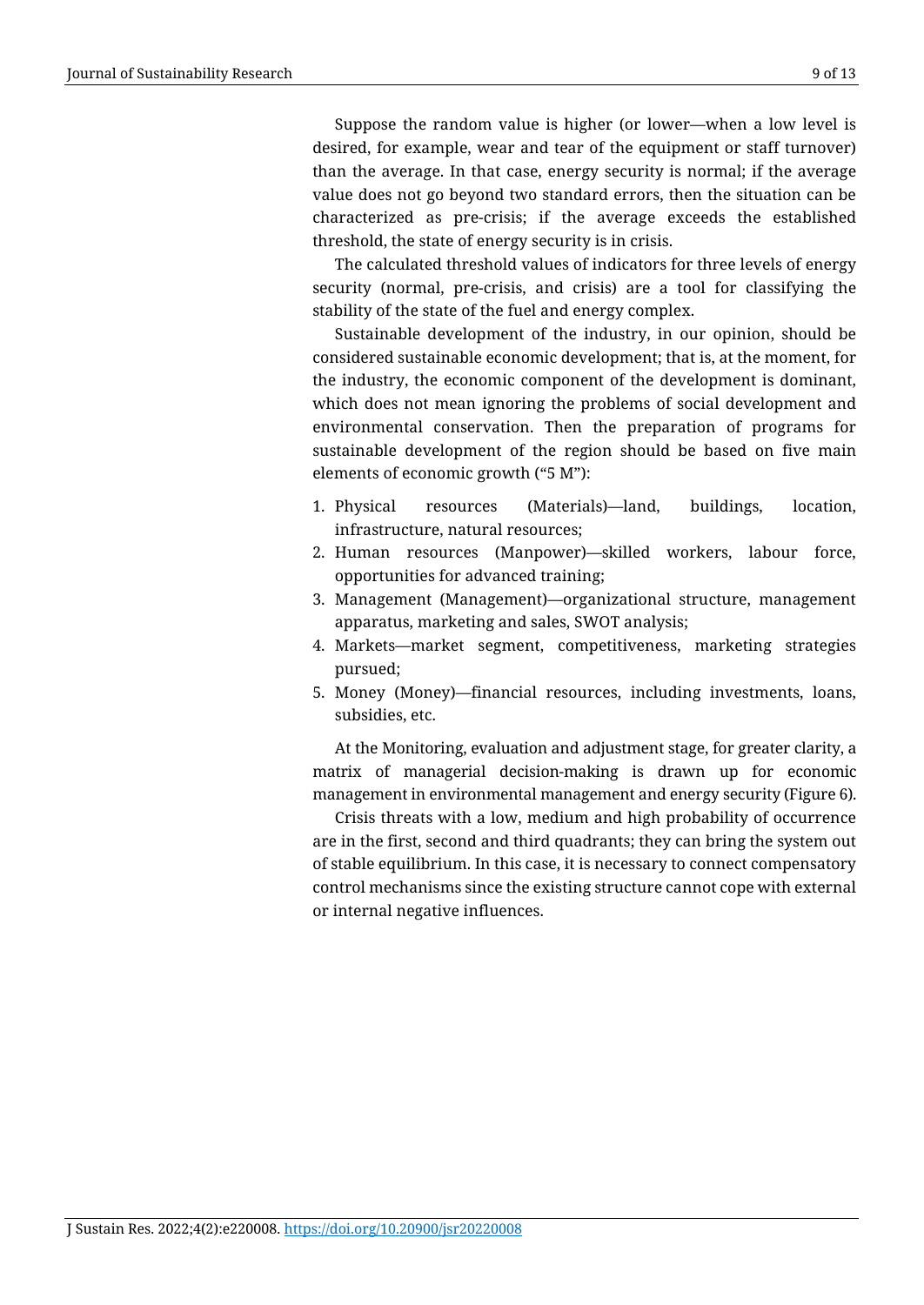

*probability of an event occurring*

**Figure 6.** Matrix of managerial decision-making for managing the economy in the field of environmental management and energy security (author's development).

> To restore the sustainability of the development of economic management in the field of environmental management and energy security is necessary to attract additional resources that can return objects to the trajectory of sustainable development.

> Metamorphic threats to development sustainability are in the fourth, fifth and sixth quadrants; they can temporarily destabilize the system; in this case, it is necessary to implement regulatory protection mechanisms that require the creation of new effective combinations of resources that can return the system to a state of equilibrium.

> The seventh, eighth and ninth quadrants characterize normal sustainable development. Protection mechanisms come into play that "reject" those perturbations that do not exceed threshold values and are considered insignificant for the system. The protection mechanism usually does not require significant resources but is designed to save system resources.

> In our opinion, the essence of a systematic synergistic approach to managing the economy in the field of environmental management and energy security as components of sustainable development can be reduced to the following positions:

- setting goals and determining their hierarchy provides for finding the optimal balance between economic, environmental and social development goals of a particular industry;
- achieving goals at minimal cost based on a comparison of alternative ways to achieve them;
- quantitative/qualitative assessment of models and methods of sustainable development of the industry, based on a comprehensive analysis of all possible and planned results of activities.

In this study, the authors, for the most part, proposed a conceptual framework, so the question of quantifying the proposed interventions remains open, which will allow specifically assessing the changes.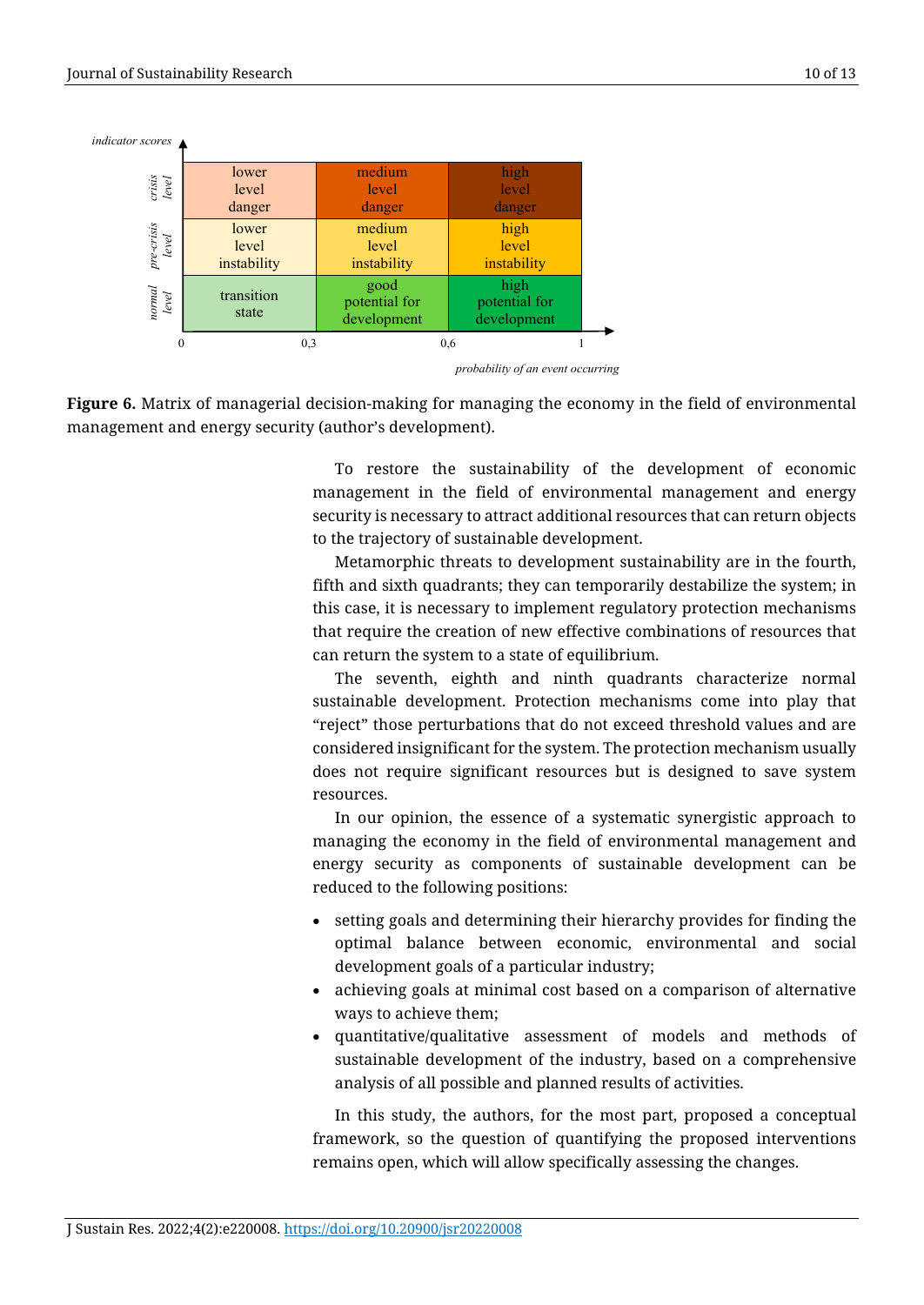# **CONCLUSIONS**

In this study, the authors:

- developed the economic model of sustainable development environmental management and energy security, which, unlike the others, is based on the principle of synergy, combines the actions of external control and external obstacles and ultimately involves the development and implementation of corrective measures to ensure sustainable development;
- identified and described in detail the sources of threats and risks, the occurrence of which may threaten the fuel and energy complex, which became the basis for developing a mechanism to reduce threats to energy security for the region's economy, and the population.
- developed a mechanism for reducing threats to energy security for the economy of the region, as well as for the population, which differs from the others in that each indicator is argued for and classified according to three levels of state (normal, pre-crisis, crisis), as well as the calculated threshold values of indicators for three levels of energy security (normal, pre-crisis and crisis) are a tool for classifying the stability of the state of the fuel and energy complex.
- developed a matrix for combining threats to the sustainability of the development of the fuel and energy complex and the likelihood of their occurrence, which, unlike the others, makes it possible to effectively apply compensatory, regulatory and reserve mechanisms for making managerial decisions minimize damage.

The management of the economy in environmental management and energy security as components of sustainable development is multifaceted; therefore, we see the disclosure of prospects in the proposed mechanism in further research. So, one of them can be the "Application of Smart Grid digital technologies", which contributes to improving the quality of electricity transmission; self-healing of the system after failures; network resilience to physical and cybernetic interference; ensuring the synchronous operation of generating sources and power storage units; observability of the course of processes in the energy sector. Or "Improving Energy Efficiency" necessitates the creation of a favourable economic environment; introduction of progressive energy-saving technologies and equipment; formation of a system for accounting for energy resources, etc.

# **AUTHOR CONTRIBUTIONS**

All authors contributed equally to the design and operationalization of the study;

Оlena Sadchenko: Conceptualization, Methodology, Formal analysis, Writing—Original draft preparation, Validation.

Hanna Obykhod: Conceptualization, Methodology, Writing— Reviewing and Editing, Methodology, Formal analysis, Visualization.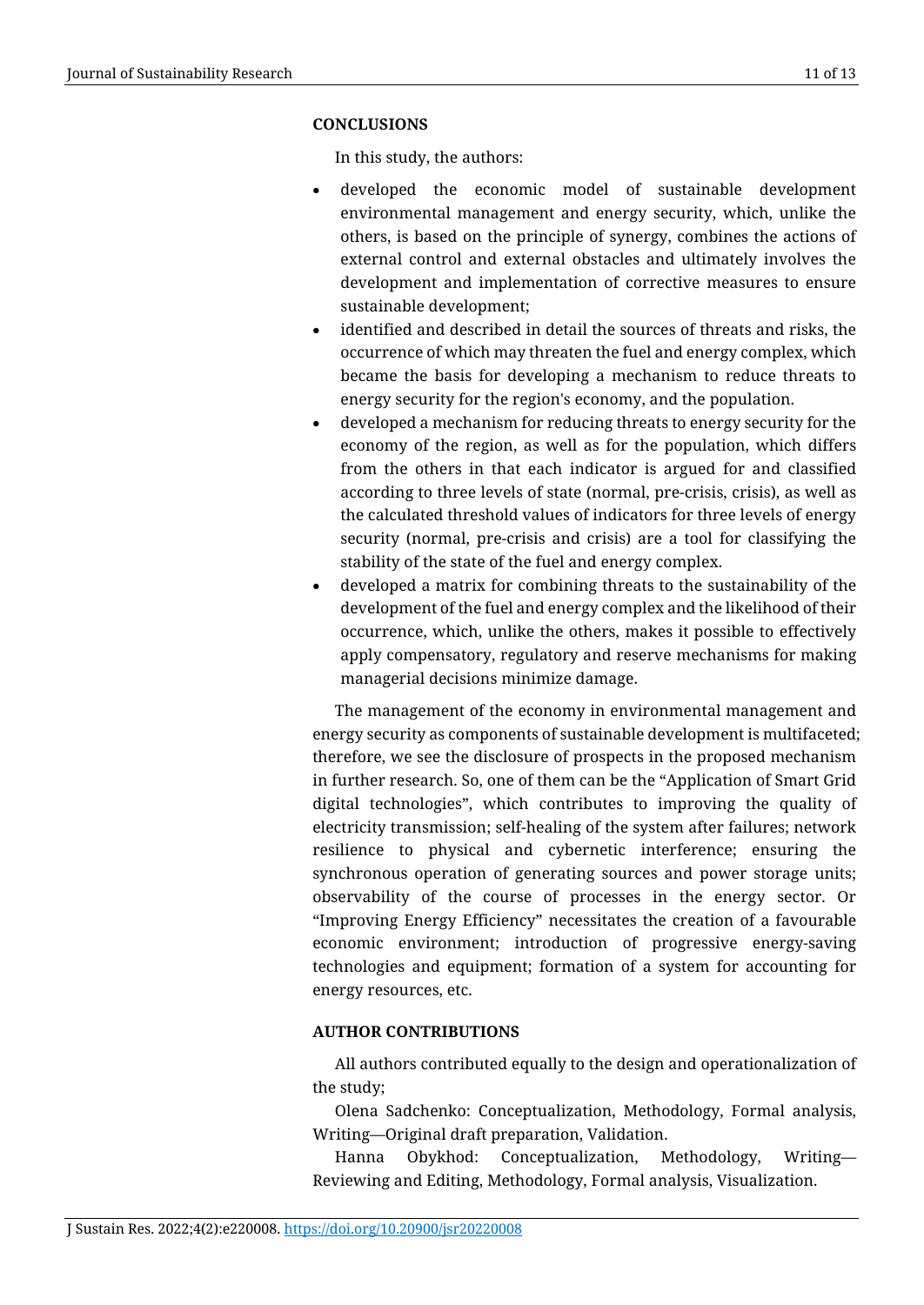Ivan Yaroshenko: Data curation, Investigation, Resources, Writing— Original draft preparation, Validation.

Ludmyla Levkovska: Methodology, Formal analysis, Visualization, Writing—Original draft preparation.

Oleksandr Deineha: Supervision, Conceptualization, Investigation, Resources,Writing—Reviewing and Editing, Visualization.

Tetiana Dombrovska: Conceptualization, Data curation, Formal analysis, Writing—Reviewing and Editing, Visualization.

All authors have read and agreed to the published version of the manuscript.

#### **CONFLICTS OF INTEREST**

The authors declare that there is no conflict of interest.

#### **REFERENCES**

- 1. Stoyko S. [Biosphere as global ecosystem and influence of technosphere on its balance]. Visn Nat Acad Sci Ukr. 2020;(9):41-65. Ukrainian.
- 2. Bashynska I, Garachkovska O, Kichuk Y, Podashevska T, Bigus O. Smart Education 4.0: Balancing Dual-Distance and Reskilling Revolution. Stud Appl Econ. 2021;39(6):1-11.
- 3. Kalenyuk I, Tsymbal L, Uninets I. Intelligent drivers of smart economy in the global ecosystem. Balt J Econ Stud. 2021;7(2):91-100.
- 4. Schulman L, Ruokolainen K, Tuomisto H. Parameters for global ecosystem models. Nature. 1999;399(6736):535-6.
- 5. Lorge P. Sustainable integration of human activities into the global ecosystem. MRS Energy Sustain. 2020;7:29. doi: 10.1557/mre.2020.27
- 6. Revenga C, Brunner J, Henninger N, Kassem K, Payne R. Pilot analysis of global ecosystems: freshwater systems. Washington (US): World Resources Institute; 2000.
- 7. Adiwibowo I, Anggun D, Manalu L. Enhancing Energy Security through Utilization of Local Resources. Indones J Energy. 2018;1(1):22-34.
- 8. Kessides I, Kuznetsov V. Small Modular Reactors for Enhancing Energy Security in Developing Countries. Sustainability. 2012;4(8):1806-32.
- 9. Rostow WW. The Stages of Economic Growth. London (UK): Cambridge University Press; 1971.
- 10. Hiwaki K. A Balance Paradigm for Post-Plutocracy: Toward Sustainable Development with Integral Harmony. Systems. 2017;5(1):16.
- 11. Allaeva G. Factors of sustainable development of the fuel and energy complex of the republic of Uzbekistan. Econ Innov Technol. 2021;2:1-9.
- 12. Yuan M, Jingzhi M. The Drivers of Firms' Environmental Management: Soft Environmental Management vs. Hard Environmental Management. Pol J Environ Stud. 2022;31(1):749-61.
- 13. Shah K, Singh A, Tripathi S, Hussain T, You Z. Environmental Management System as Sustainable Tools in Water Environmental Management: A Review. Curr Chin Sci. 2022;2(1):48-56. doi: 10.2174/2210298102999211228114721